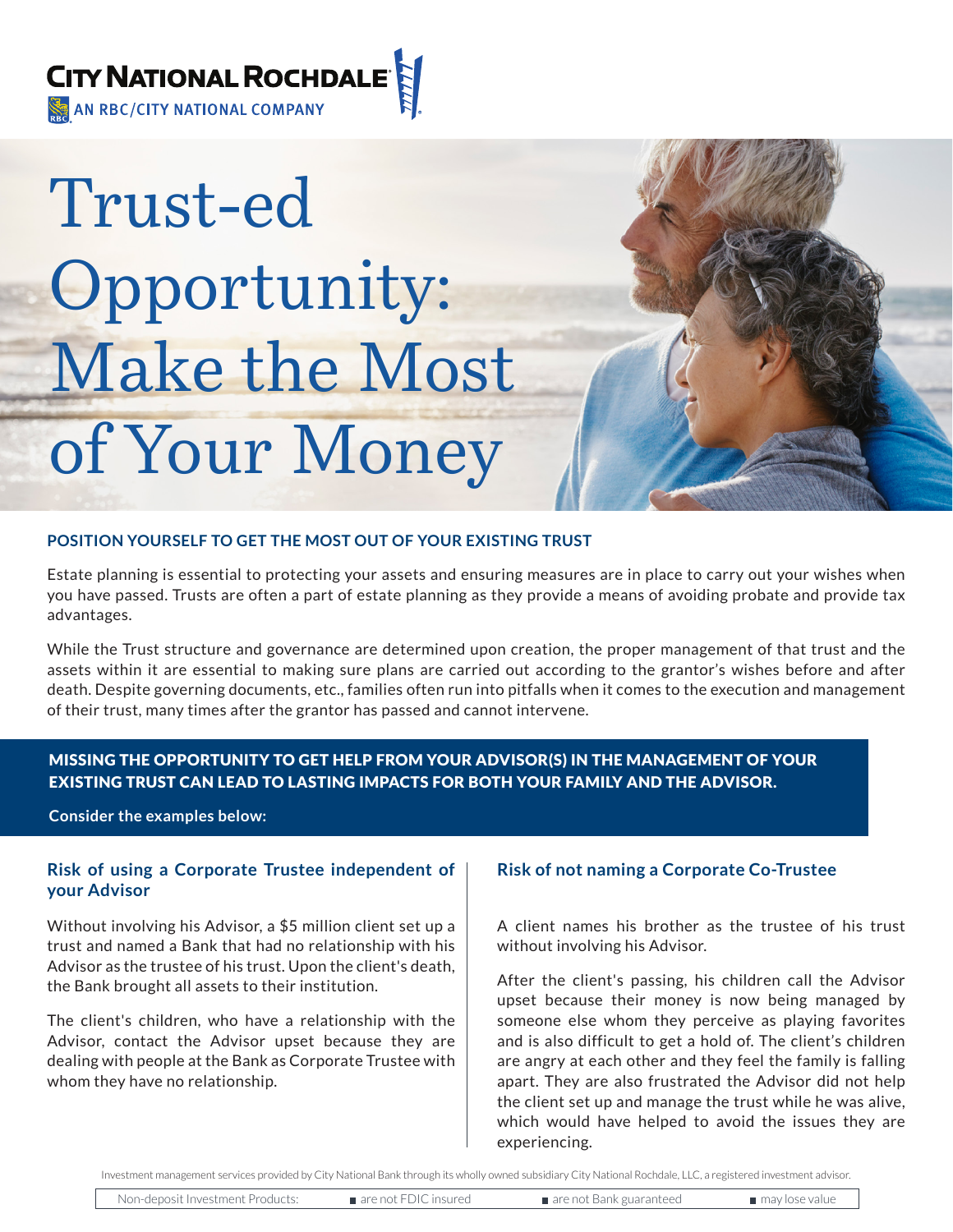# **SET YOU AND YOUR EXISTING TRUST UP FOR SUCCESS**

Your Advisor's relationship with City National Rochdale (CNR) allows you to access the resources and experience of the seasoned team of trust and estate professionals at City National Bank (CNB). Whether you are associated with a trust as a type of beneficiary, trustee, trust protector, grantor, investment or distribution advisor, they are positioned to help.

Get the most out of your trust by:

- Making sure the trust **properly reflects the grantor's intentions**
- **Protecting the assets** so they go to the intended parties
- **Reducing the burden** on family in carrying out the grantor's plan
- **Ensuring continuity and execution** of services with a balance of personal touch and professional experience that is backed by fiduciary responsibility

YOU AND YOUR FAMILY CAN POTENTIALLY BENEFIT BY ENGAGING YOUR ADVISOR TO REVIEW INVESTMENT MANAGEMENT OPTIONS FOR YOUR EXISTING TRUST.

**Consider the example below:**

# **Improved service and performance environment for the trust**

An Advisor has a client whose brother passed away leaving \$8 million to the client's niece (brother's daughter). The client is a contingent beneficiary (i.e., the client gets the money if the niece pre-deceases the client). The client and his niece are not happy with the current trustee (a Bank) from a performance, fee and service perspective.

The niece and client are very close and she leans on him for advice. The client speaks with his advisor regarding her concerns and learns the trust document allows the niece to remove the current trustee and appoint a corporate trustee who can work with the Advisor. The niece decides to place the assets with the Advisor, who provides a better service, experience and performance environment for her.

*Additional examples can be found on page 4.*

# CONSIDERATIONS



**When was the last time you spoke to your Trustee? How happy are you with the service and communications you are receiving from your Trustee?**



**As a beneficiary, have you thoughtfully designed your future receipt plans?**



**Are you happy with the investment management of your trust's assets?**



**While it is an honor to be asked to be a trustee, it comes with a lot of liability and responsibility. Are you or your family prepared for the obligations involved in being a trustee?**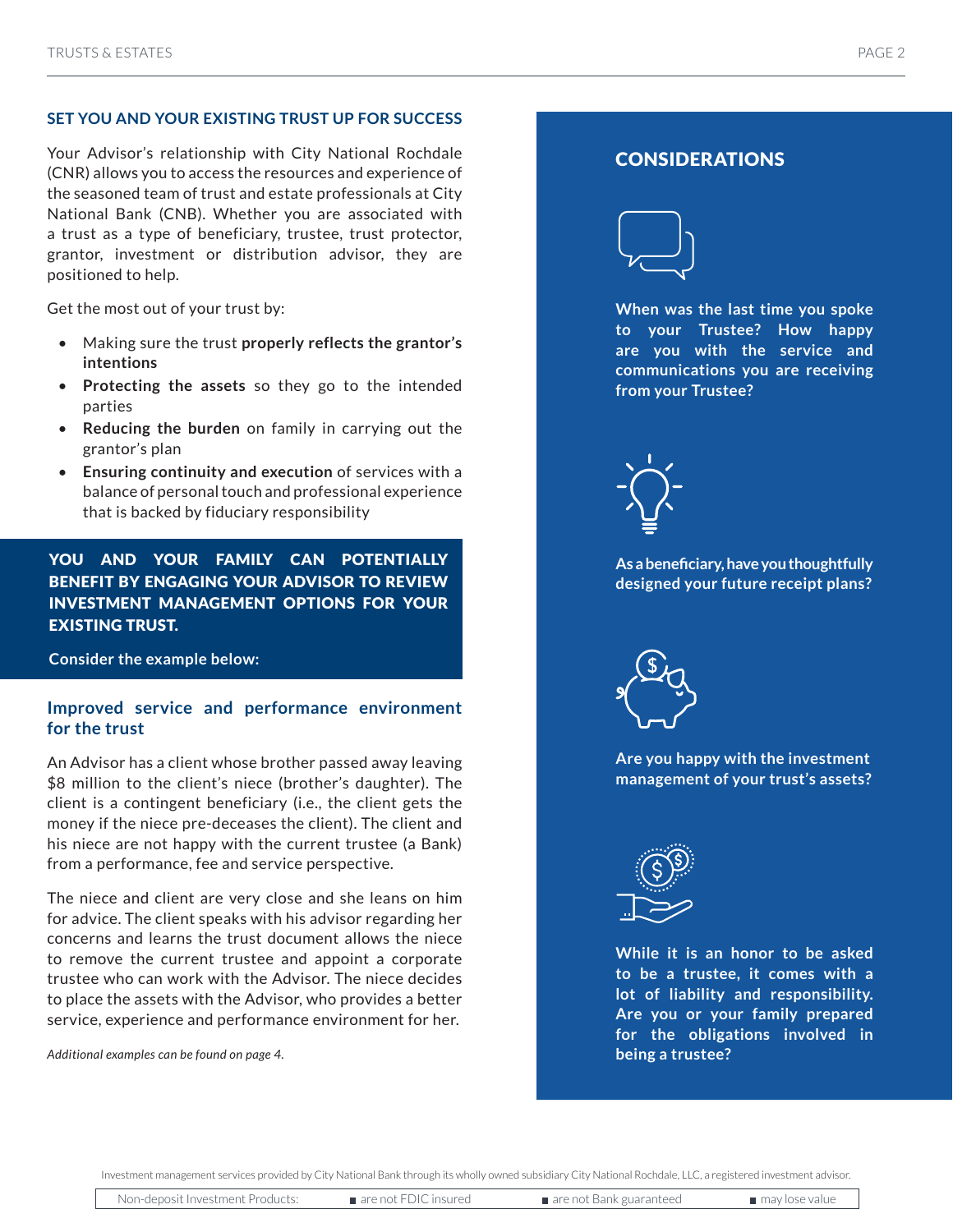# **COMMON MISCONCEPTIONS ABOUT TRUSTS MAY BE HOLDING YOU BACK FROM ENGAGING WITH YOUR ADVISOR AND CNR**

## **Irrevocable trusts are "Not-Movable"**

This is a common misconception; irrevocable trusts are often movable. Determine whether or not the trust can be moved by taking a look at the trust documentation. Sometimes trustees may say a trust is unmovable when it actually is movable.

## **The trust may require a corporate trustee**

City National Bank provides boutique trust services and can help meet this need. Clients can incorrectly assume that corporate trustees are more expensive, among other things.

# **Clients may not understand their options or think they have any say in what happens with a trust in their family or for their benefit**

This may not be true; your Advisor and City National Bank can help evaluate and educate you on your options.

# **Clients do not think they have enough money to need planning**

Money/assets often create all kinds of problems for others; structure will help ensure the process is smooth for all parties and in accordance with the grantor's intentions.

## **Your child or beneficiary is financially responsible**

While this may be true, we do not know how others will respond and where in life they will be when dealing with:

- Death
- Influx of capital
- Special assets and the responsibility involved
- Family/friend dynamics
- Divorce, re-marriage, other close relationships

# CORPORATE TRUSTEES

- **Are affordable**
- **Are regulated**
- **Provide continuity**
- **Are neutral**
- **Can work with family members who know the family**

## INDIVIDUAL TRUSTEES

- **Are unregulated**
- **May lack neutrality**
- **Will need to hire professional assistance**
- **More likely to have continuity issues**
- **More likely to result in legal issues**
- **May be costly in comparison to corporate trustees**
- **Have their own loyalties with other Advisors**
- **May not have the time, energy, business and emotional acumen to handle the responsibilities of being a trustee**

# **TYING IT ALL TOGETHER**

Your Advisor and City National Bank can help make sure your plans come to fruition and set you and your trust up for success. City National Bank delivers comprehensive trust and estate administration services at competitive pricing for our valued customers and can help with consultation, advisement, preserving and growing your wealth and fulfilling your legacy wishes.

If you are interested in learning more, reach out to your Advisor.

## PUTTING IT INTO PERSPECTIVE

### **Read additional examples on the next page.**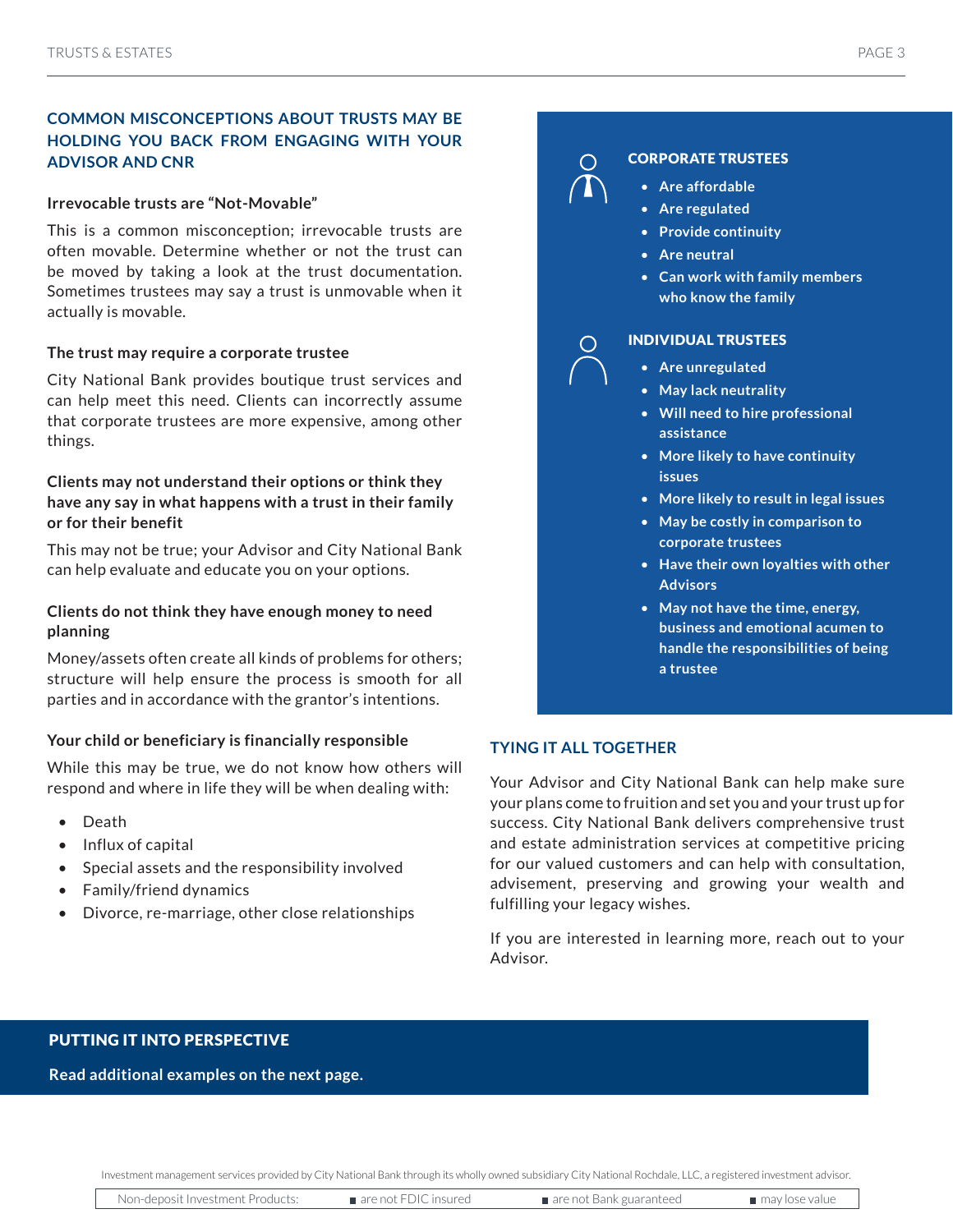# PUTTING IT INTO PERSPECTIVE

## **Consider the examples below:**

# **Improved investment portfolio and management of assets**

An Advisor has a client who is the primary beneficiary of a \$3 million trust held at a Bank. The client prefers the Advisor manage the assets but feels stuck with their current trustee.

The Advisor requests the most recent statement and a copy of the trust document from the Bank. After a review, the Advisor determined the client could improve their investment portfolio. The Advisor sought help to move the trust to a trustee who would allow him to manage the assets and deliver better performance to the client.

# **Optimized trust receipt for the client (beneficiary)**

An Advisor found out their client is the beneficiary of his (still living) parents' trust.

The Advisor educates the client on options to receive the assets when the time comes. Through conversation, the Advisor is able to help develop and optimize plans as to how the client will eventually receive the trust.

# **Key takeaways to consider for a successful trust**



Trustee service and communications



Future receipt plan



Investment management of trust assets



Trustee liability and responsibility

# **Greatly reduced workload for the client while remaining a Co-Trustee**

An Advisor has a 65-year-old client who is the trustee for a \$4 million trust held for a deceased family friend. While the client does not mind being a trustee, he does not like the work it involves or the occasional conflict with the beneficiaries.

After learning about the affordability of a Corporate Trustee and the fact that he can remain as Co-Trustee while the Corporate Trustee manages all the work, he decides to appoint a Corporate Co-Trustee who will work with the Advisor.



Non-deposit Investment Products: are not FDIC insured are not Bank guaranteed may lose value Investment management services provided by City National Bank through its wholly owned subsidiary City National Rochdale, LLC, a registered investment advisor.